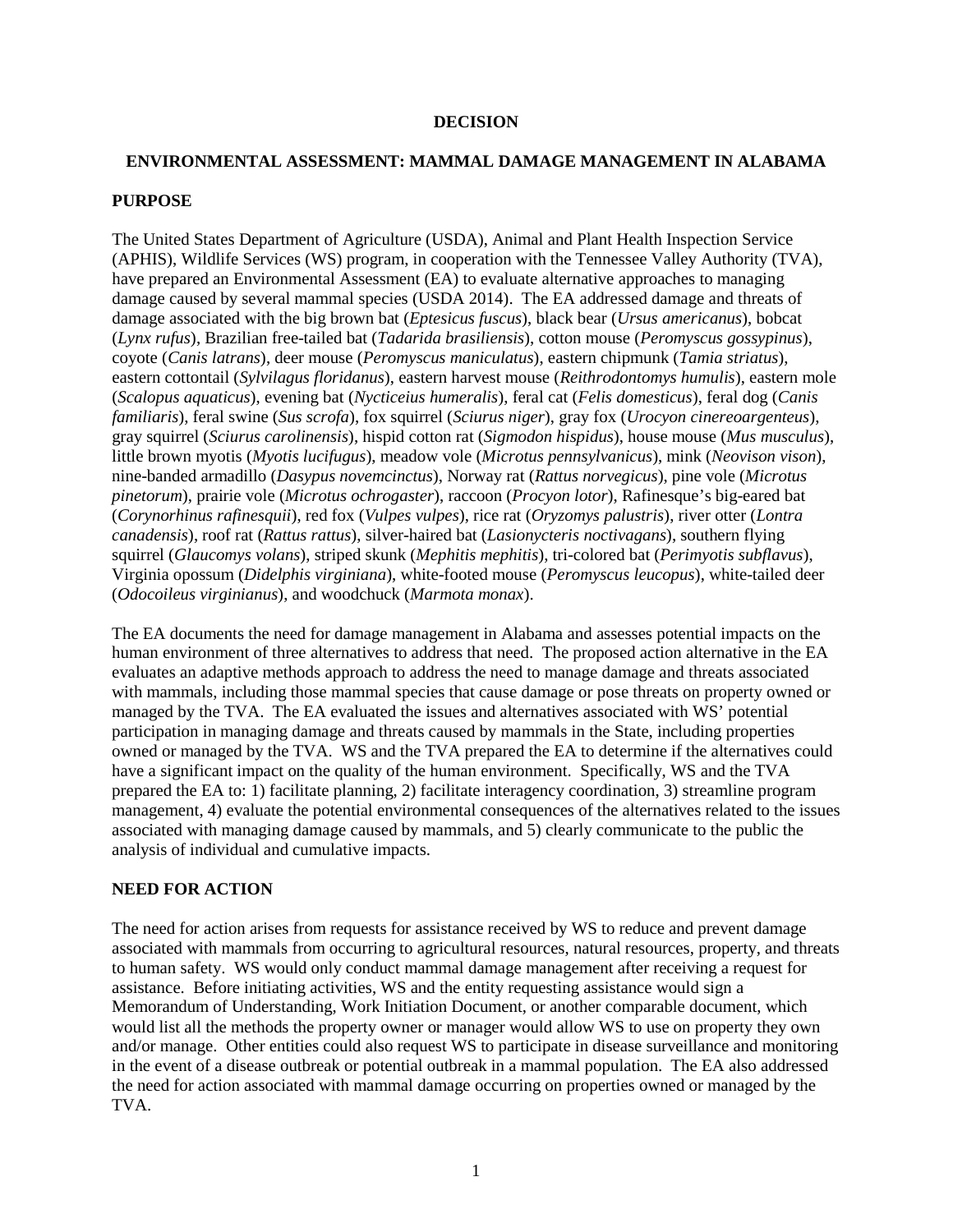# **SCOPE OF ANALYSES IN THE EA**

The EA evaluates the need for action to manage damage associated with mammals, the potential issues associated with managing damage, and the environmental consequences of conducting different alternatives to meet the need for action while addressing the identified issues. The EA evaluates meeting the need for action under three alternative approaches. Appendix B of the EA discusses the methods available for use or recommendation under each of the alternatives evaluated in detail. The actions evaluated were the use of those methods available under the alternatives and the employment of those methods by WS to manage or prevent damage and threats associated with mammals. The standard WS Decision Model (Slate et al. 1992) would be the site-specific procedure for individual actions conducted by WS (see WS Directive 2.201).

WS and the TVA, in consultation with the Alabama Department of Conservation and Natural Resources (ADCNR), initially developed issues related to managing damage caused by mammals in Alabama. WS, the TVA, and the ADCNR defined the issues and identified preliminary alternatives through the scoping process. As part of the scoping process, WS and the TVA made the EA available to the public for review and comment by a legal notice published daily in the *Montgomery Advertiser* newspaper from March 19, 2014 through March 21, 2014. WS and the TVA also posted a notice of availability on the APHIS website and made the EA available for public review and comment through the website notice beginning on March 12, 2014. WS also sent a notice of availability directly to agencies, organizations, and individuals with probable interest in mammal damage management in the State. The public involvement process ended on April 25, 2014. WS did not receive comments related to the public comment period.

### **RELATIONSHIP OF THE EA TO OTHER ENVIRONMENTAL DOCUMENTS**

WS has developed an EA that analyzed the environmental effects of WS' involvement in the funding of and participation in oral rabies vaccination programs to eliminate or stop the spread of raccoon rabies in a number of eastern states (including Alabama) and gray fox and coyote rabies in Texas (USDA 2009). In addition, the WS program in Alabama has developed an EA to evaluate managing damage associated with aquatic rodents in the State (USDA 2002). The TVA has also prepared a Natural Resources Plan (TVA 2011*a*), as well as, an environmental impact statement (EIS) to assess the Natural Resources Plan (TVA 2011*b*).

The APHIS and cooperating agencies are in the process of preparing a programmatic Environmental Impact Statement to address feral swine damage management in the United States, American Samoa, Mariana Islands, United States Virgin Islands, Guam, and Puerto Rico. When the Environmental Impact Statement is completed, WS would review the EA for consistency with the material in the Environmental Impact Statement and Record of Decision and supplement the EA, if needed, pursuant to the requirements of the National Environmental Policy Act, and the National Environmental Policy Act implementing regulations of the USDA and the APHIS.

# **AUTHORITY AND COMPLIANCE**

WS is authorized by law to reduce damage caused by animals through the Act of March 2, 1931 (46 Stat. 1468; 7 USC 426-426b), as amended and the Act of December 22, 1987 (101 Stat. 1329-331, 7 USC 426c). The TVA is a federal corporation created by an Act of Congress in May 18, 1933 [48 Stat. 58-59, 16 USC Sec. 831, as amended] that provides electricity to 9 million people, businesses, and industries, and manages 293,000 acres of public land and 11,000 miles of reservoir shoreline in the Tennessee Valley Region. The TVA also provides flood control, navigation, land management, and recreation for the Tennessee River system. Management of mammal species in the State is the responsibility of the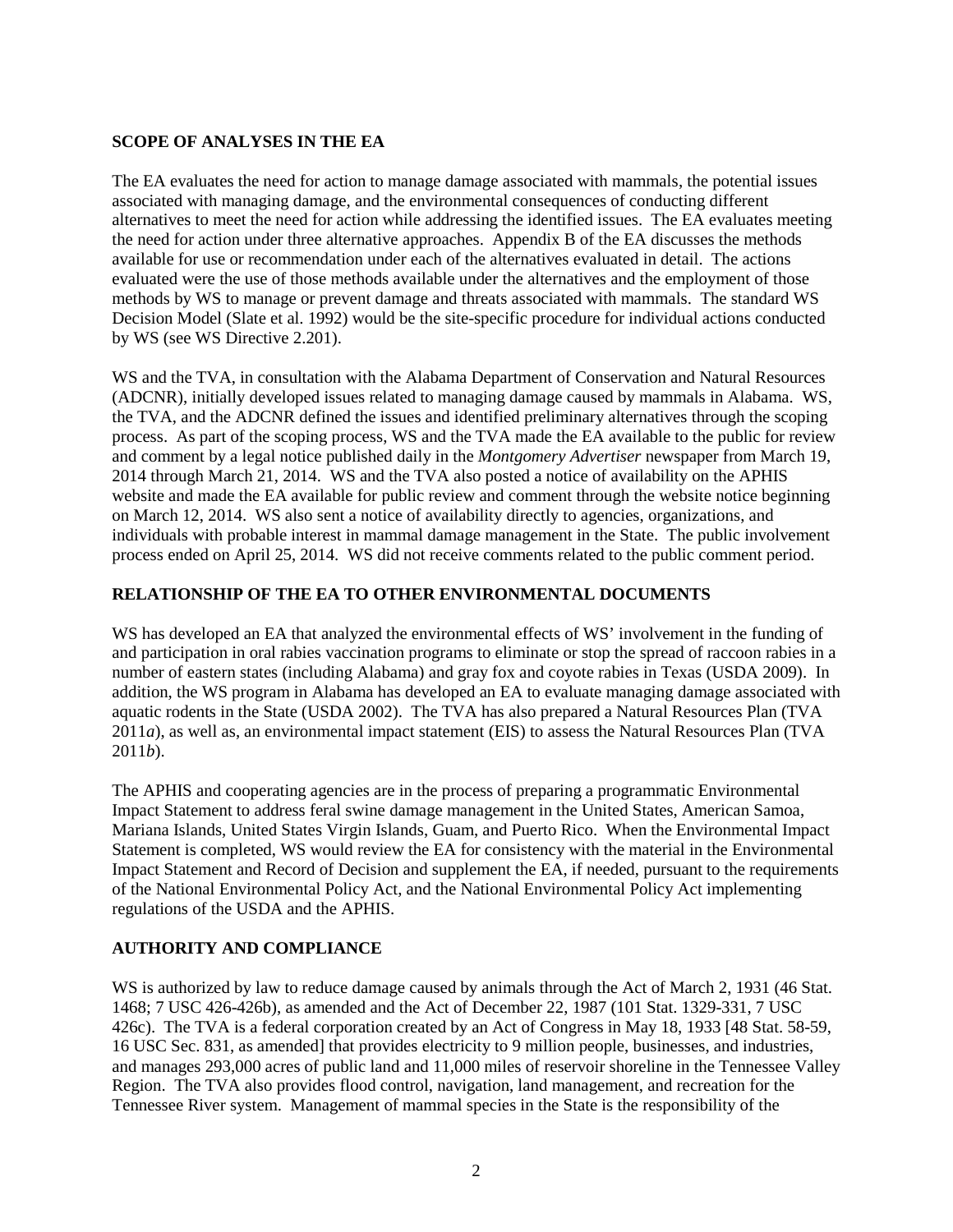ADCNR. Therefore, WS and the TVA consulted with the ADCNR during the development of the EA. The ADCNR provided input on the EA to ensure an interdisciplinary approach according to the National Environmental Policy Act and mandates, policies, and regulations of each agency.

The EA and this Decision ensure the actions of WS comply with the National Environmental Policy Act, with the Council on Environmental Quality guidelines (40 CFR 1500), and with the APHIS' National Environmental Policy Act implementing regulations (7 CFR 372). WS would conduct all activities, including disposal requirements, consistent with applicable federal, state, and local laws, regulations, and policies in accordance with WS Directive 2.210.

# **DECISIONS TO BE MADE**

Based on the scope of the EA, WS' decisions would be:

- Should WS, in cooperation with the TVA, conduct mammal damage management to alleviate damage when requested
- Should WS conduct disease surveillance and monitoring in mammal populations when requested
- Should WS, in cooperation with the TVA, implement an integrated methods approach, including technical assistance and direct operational assistance, to meet the need for action
- If not, should WS and/or the TVA attempt to implement one of the alternatives to an integrated methods strategy
- Would the proposed action or the other alternatives result in effects to the environment requiring the preparation of an Environmental Impact Statement

# **AFFECTED ENVIRONMENT**

Mammal damage or threats of damage could occur statewide in Alabama wherever those mammal species addressed in the EA occur. However, WS would only conduct mammal damage management when requested by a landowner or manager and only on properties where WS and a cooperating entity sign a Memorandum of Understanding, Work Initiation Document, or another comparable document. Upon receiving a request for assistance, WS could conduct activities on federal, state, tribal, municipal, and private properties in Alabama. Areas where damage or threats of damage could occur include, but would not be limited to agricultural fields, vineyards, orchards, farmyards, dairies, ranches, livestock operations, aquaculture facilities, fish hatcheries, grain mills, grain handling areas, railroad yards, waste handling facilities, industrial sites, natural resource areas, park lands, and historic sites; state and interstate highways and roads; railroads and their right-of-ways; property in or adjacent to subdivisions, businesses, and industrial parks; timberlands, croplands, and pastures; private and public property where burrowing mammals cause damage to structures, dams, dikes, ditches, ponds, and levees; public and private properties in rural/urban/suburban areas where mammals cause damage to landscaping and natural resources, property, and are a threat to human safety through the spread of disease.

The area would also include airports and military airbases where mammals were a threat to human safety and to property; areas where mammals negatively affect wildlife, including threatened or endangered species; and public property where mammals were negatively affecting historic structures, cultural landscapes, and natural resources. In addition, mammal damage management could occur at facilities owned or managed by the TVA when mammal species addressed in this assessment damage or pose threats of damage to property, to natural resources, to human safety, or to the reliability of electric system transmission. Chapter 4 also contains additional information on the affected environment.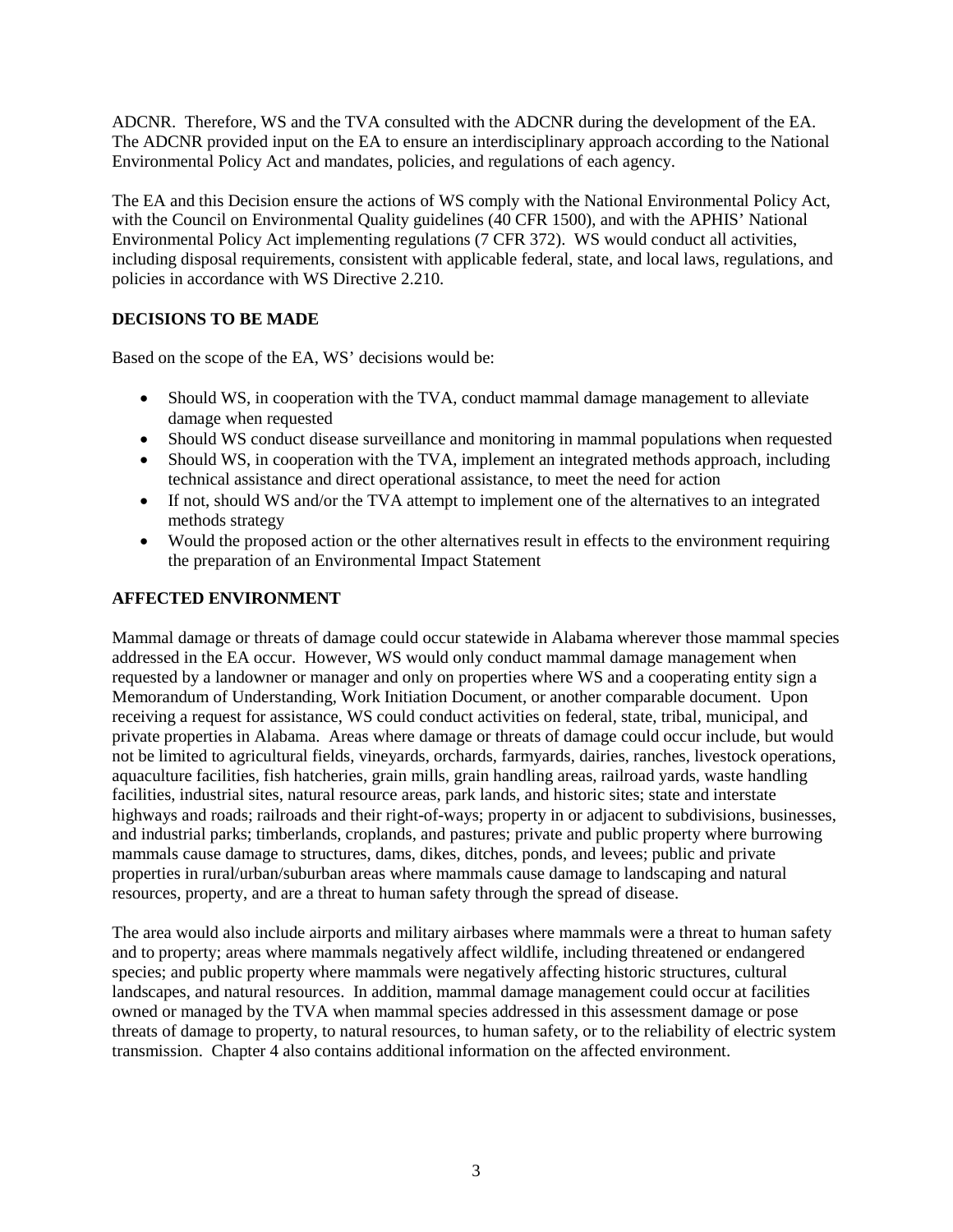### **ISSUES ASSOCIATED WITH MAMMAL DAMAGE MANAGEMENT ACTIVITIES**

WS and the TVA, through consultation with the ADCNR, defined the issues related to managing damage caused by mammals in Alabama and identified the preliminary alternatives. WS and the TVA also made the EA available to the public for review and comment through notices published in local media and through direct notification of potentially interested parties.

Chapter 2 of the EA describes in detail the issues considered and evaluated in the EA. WS and the TVA identified the following issues as important to the scope of the analysis (40 CFR 1508.25) with each alternative evaluated in the EA relative to the potential impacts on those major issues:

- Issue 1 Effects of Mammal Damage Management Activities on Target Mammal Populations
- Issue 2 Effects of Mammal Damage Management Activities on Non-target Wildlife Species Populations, Including Threatened and Endangered Species
- Issue 3 Effects of Mammal Damage Management Activities on Human Health and Safety
- Issue 4 Effects of Mammal Damage Management Activities on the Aesthetic Value of Mammals
- Issue 5 Humaneness and Animal Welfare Concerns of Methods
- Issue 6 Effects of Mammal Damage Management Activities on the Regulated Harvest of Mammals

# **ISSUES CONSIDERED BUT NOT ANALYZED IN DETAIL WITH RATIONALE**

WS and the TVA identified several additional issues during the development of the EA. WS and the TVA considered those issues but did not analyze those issues in detail. Section 2.3 of the EA discusses the rationale for the decision not to analyze those issues in detail.

# **DESCRIPTION OF THE ALTERNATIVES**

WS and the TVA developed the following three alternatives to respond to the issues identified in Chapter 2 of the EA and to meet the need for action addressed in Chapter 1 of the EA. Chapter 4 of the EA provides a detailed discussion of the effects associated with the alternatives on the issues. Below is a summary of the alternatives.

### **Alternative 1 - Continue the Current Adaptive Integrated Mammal Damage Management Program (No Action/Proposed Action)**

The proposed action would continue the current program of employing an integrated damage management approach using available methods, as appropriate, to reduce damage associated with mammals in the State. WS would recommend and use an adaptive integrated methods strategy that would encompass the use of practical and effective methods of preventing or reducing damage while minimizing harmful effects of damage management measures on people, other species, and the environment. WS would give preference to non-lethal methods in the formulation of each damage management strategy. However, WS would not always apply non-lethal methods as a first response to each damage problem. The most appropriate response could often be a combination of non-lethal and lethal methods, or there could be instances where application of lethal methods alone would be the most appropriate strategy. Technical assistance provided under this alternative would be similar to technical assistance provided under Alternative 2.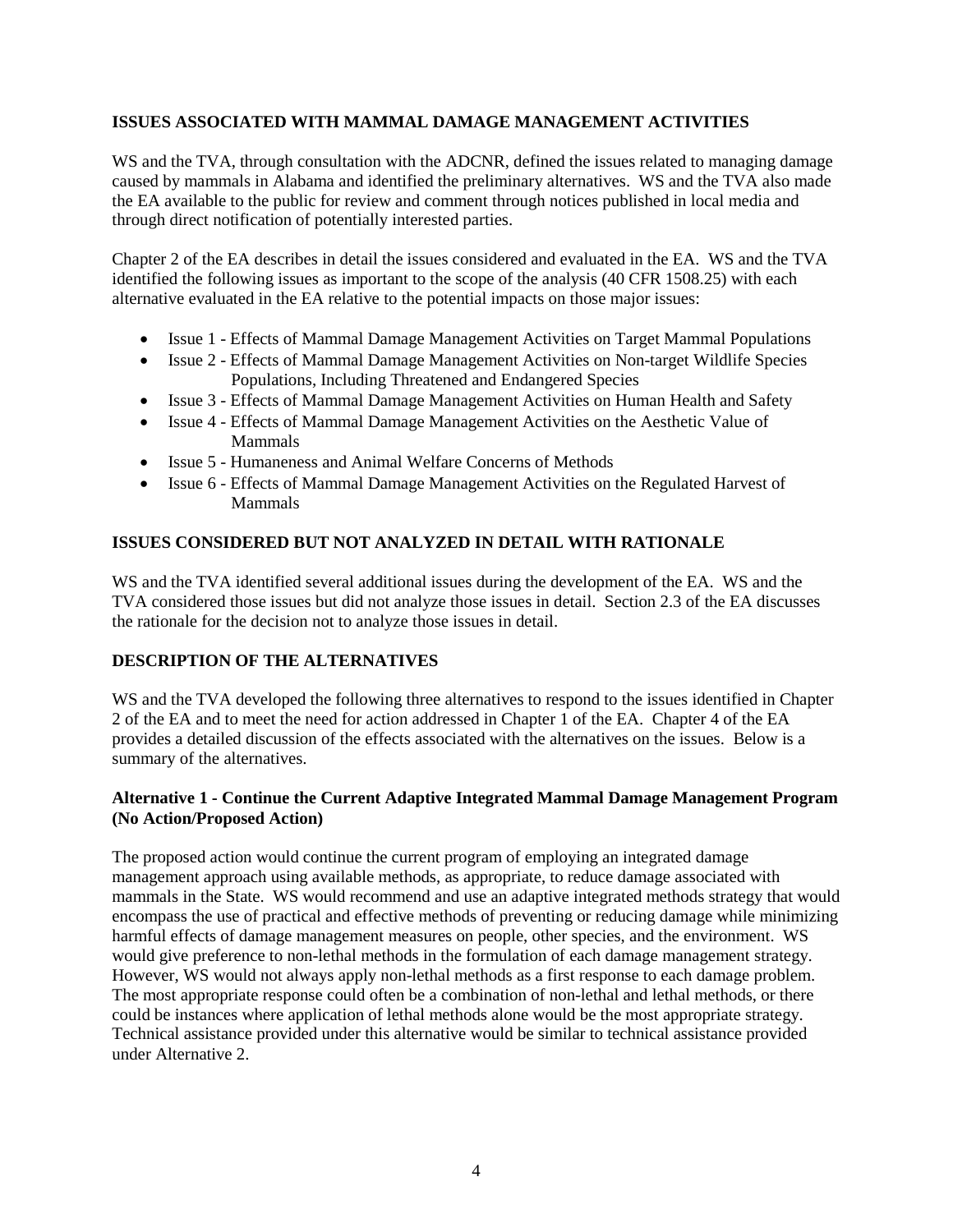All of the methods addressed in Appendix B of the EA would be available to WS for use to resolve requests for assistance to manage damage associated with mammals in the State. Using the WS Decision Model discussed in the EA, WS could employ methods singularly or in combination in an integrated approach to alleviate damage caused by mammals.

### **Alternative 2 – Mammal Damage Management by WS through Technical Assistance Only**

Under Alternative 2, WS would address every request for assistance with technical assistance only. Technical assistance would provide those persons seeking assistance with information and recommendations on methods and techniques that those cooperators could implement without WS' direct involvement in the action. Technical assistance could be provided through personal or telephone consultations and through site visits. Under this alternative, those people experiencing damage would be responsible for the burden of resolving threats or damage associated with mammals. Those persons could employ methods recommended by WS, could employ other methods, could seek further assistance from other entities, or could take no further action.

Similar to Alternative 1, those methods described in Appendix B would be available to those persons experiencing damage or threats associated with mammals in the State except the use of Gonacon<sup>TM</sup>, immobilizing drugs, euthanasia chemicals, and shooting from aircraft would have limited availability. Under this alternative, Gonacon<sup>TM</sup> would only be available to the ADCNR<sup>[1](#page-4-0)</sup>, while immobilizing drugs and euthanasia chemicals would only be available to the ADCNR or appropriately licensed veterinarians and people under their supervision. As was discussed in Section 1.6 of the EA, shooting from aircraft is prohibited unless authorized pursuant to the Airborne Hunting Act  $(16 \text{ USC } 742\text{i}-1(b)(1))$ . All other methods described in Appendix B of the EA would be available to those people experiencing damage.

## **Alternative 3 – No Mammal Damage Management Conducted by WS**

Under the no involvement alternative, WS would not provide assistance with any aspect of managing damage caused by mammals in Alabama. WS would refer all requests for assistance to the ADCNR and/or other entities. Most of the methods described in Appendix B of the EA would be available under this alternative. The only methods that would have limited availability to manage damage caused by mammals under this alternative would be Gonacon<sup>TM</sup>, immobilizing drugs, euthanasia chemicals, and shooting from an aircraft. Gonacon<sup>TM</sup> is currently not available for use in Alabama and if registered,  $G$ onacon<sup>TM</sup> would only be available for use by the ADCNR under this alternative and people under their authority. Immobilizing drugs and euthanasia chemicals would only be available for use by the ADCNR or appropriately licensed veterinarians and people under their supervision. Similar to Alternative 2, shooting from an aircraft could occur only when authorized pursuant to the Airborne Hunting Act. All other methods described in Appendix B of the EA would be available to those people experiencing damage.

# **ALTERNATIVES CONSIDERED BUT NOT ANALYZED IN DETAIL**

WS and the TVA considered additional alternatives during the development of the EA to address the issues but did not analyze those alternatives in detail. Section 3.2 of the EA discusses the alternatives WS and the TVA considered but did not analyze in detail.

 $\overline{a}$ 

<span id="page-4-0"></span> ${}^{1}$ Gonacon<sup>TM</sup> is not currently registered for use in the State.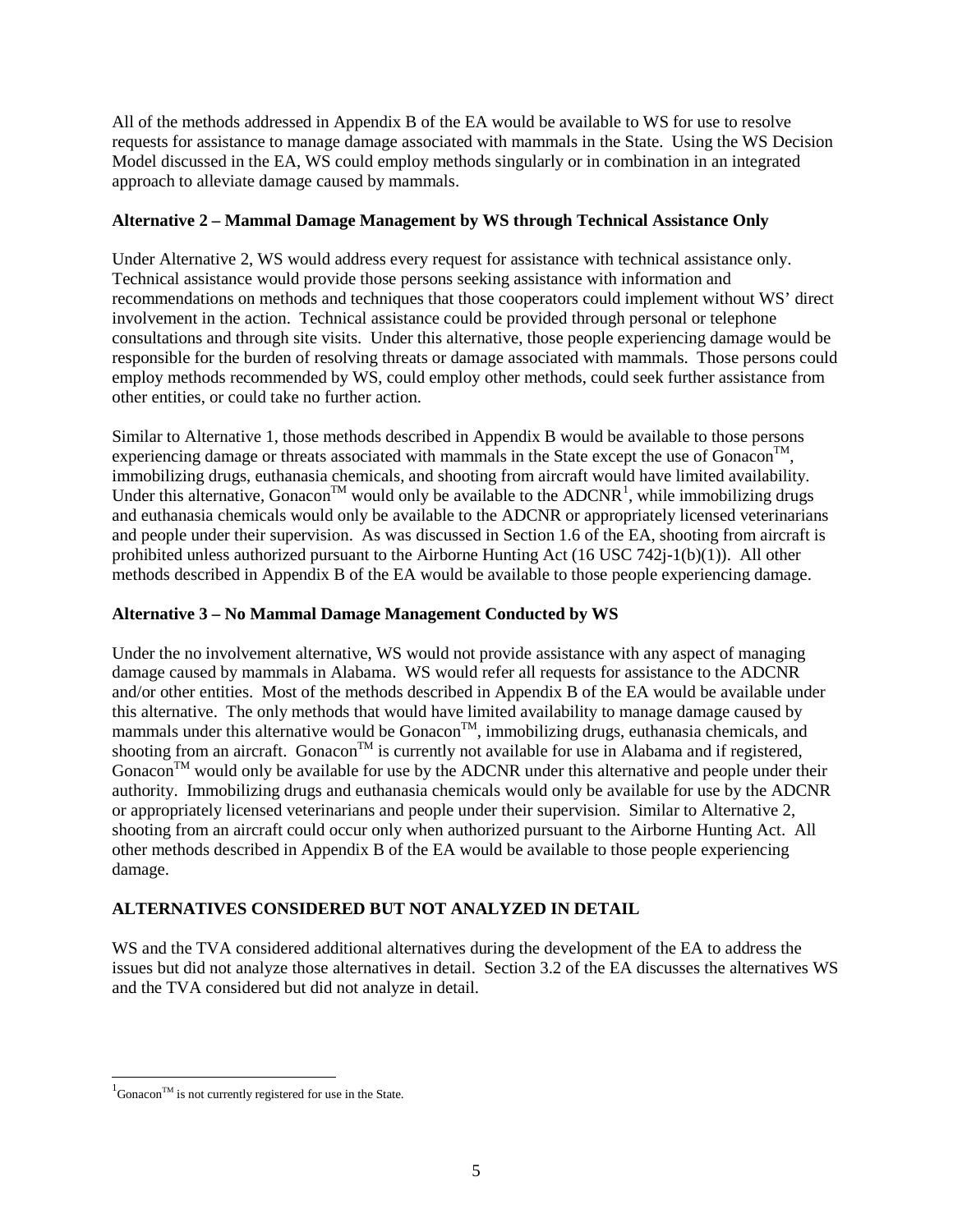#### **STANDARD OPERATING PROCEDURES FOR MAMMAL DAMAGE MANAGEMENT**

The WS program uses many standard operating procedures that improve the safety, selectivity, and efficacy of activities to manage damage associated with mammals. Chapter 3 of the EA discusses the standard operating procedures. WS would incorporate those standard operating procedures into activities conducted by WS if the decision-maker selected the proposed action alternative (Alternative 1) and when applicable, under the technical assistance alternative (Alternative 2), if selected. If the decision-maker selected the no involvement by WS alternative (Alternative 3), the lack of assistance by WS would preclude the employment or recommendation of those standard operating procedures addressed in the EA.

### **ENVIRONMENTAL CONSEQUENCES FOR ISSUES ANALYZED IN DETAIL**

Chapter 4 of the EA analyzed the environmental consequences of each alternative in comparison to determine the extent of actual or potential impacts on the major issues identified in the EA. The proposed action/no action alternative served as the baseline for the analysis and the comparison of expected impacts among the alternatives. The analyses also take into consideration mandates, directives, and the procedures of WS, the TVA, and the ADCNR. The analyses in Chapter 4 of the EA indicated the potential impacts to the quality of the human environment would be similar across the alternatives.

The analysis provided information needed to make informed decisions when selecting the appropriate alternative to address the need for action. The following resource values in Alabama are not expected to be significantly impacted by any of the alternatives analyzed in the EA: soils, geology, minerals, water quality/quantity, flood plains, wetlands, critical habitats (areas listed in threatened or endangered species recovery plans), visual resources, air quality, prime and unique farmlands, aquatic resources, timber, and range. The activities proposed in the alternatives would have a negligible effect on atmospheric conditions, including the global climate. Meaningful direct or indirect emissions of greenhouse gases would not occur because of any of the alternatives. Those alternatives would meet the requirements of applicable laws, regulations, and Executive Orders, including the Clean Air Act and Executive Order 13514.

### **Issue 1 - Effects of Mammal Damage Management Activities on Target Mammal Populations**

Under the proposed action, WS could incorporate non-lethal and lethal methods described in Appendix B of the EA in an integrated approach in which WS could employ all or a combination of methods to resolve a request for assistance. WS could recommend and/or operationally employ both non-lethal and lethal methods, as governed by federal, state, and local laws and regulations under the proposed action. Similarly, WS could recommend the use of non-lethal and/or lethal methods under Alternative 2; however, WS would not provide direct operational assistance.

WS and other entities could use non-lethal methods that would be available to exclude, harass, disperse, or translocate target wildlife from areas where damage or threats were occurring. Non-lethal methods available could disperse or otherwise make an area unattractive to mammals that were causing damage, which could reduce the presence of those species at the site and potentially the immediate area around the site where WS or another entity employed those non-lethal methods. In addition, live-capture methods (*e*.*g*., cage traps, foothold traps) could be employed to capture animals of the target species. WS would give preference to non-lethal methods when addressing requests for assistance under Alternative 1 and Alternative 2. However, WS would not necessarily employ non-lethal methods to resolve every request for assistance, especially if WS' personnel, using the WS Decision Model, deemed certain non-lethal methods to be inappropriate to resolve a specific request for assistance. For example, in situations where the requesting entity had already attempted to resolve the damage or threats of damage using non-lethal methods, WS could recommend or use non-lethal methods.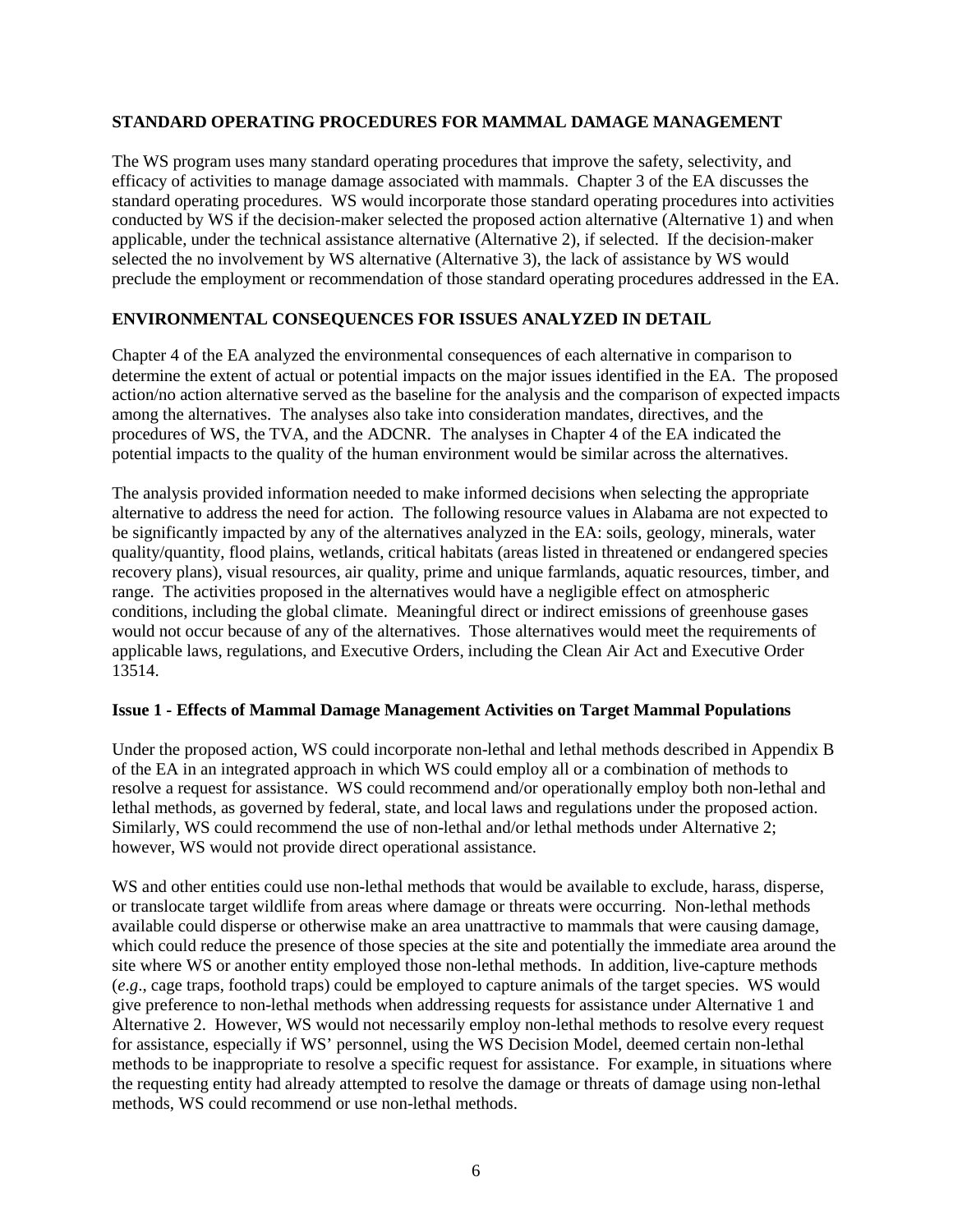Many people regard non-lethal methods as having minimal effects on overall populations of wildlife since individual animals would be unharmed. WS would not employ non-lethal methods over large geographical areas or apply non-lethal methods at such intensity that essential resources (*e*.*g*., food sources, habitat) would be unavailable for extended durations or over a wide geographical scope that long-term adverse effects would occur to a species' population. The continued use of non-lethal methods often leads to the habituation of wildlife to those methods, which can decrease the effectiveness of those methods.

WS and other entities often employ lethal methods to reinforce non-lethal methods and to remove those animals that WS and other entities have identified as causing damage or posing a threat to human safety. The use of lethal methods could result in local reductions of animals in the area where damage or threats were occurring. Under the proposed action alternative, people could request direct operational assistance from WS where WS employs lethal methods to remove target species. The number of individuals of each target species that WS could remove from a species' population annually using lethal methods would be dependent on several factors. Those factors would include the number of requests for assistance WS receives, the number of individuals involved with the associated damage or threat, the efficacy of methods WS employs, and the number of individual animals the ADCNR authorizes WS to remove, when required. WS based the levels of estimated annual lethal removal of target species that could occur under the proposed action alternative on activities that WS conducted to address previous requests for assistance. In addition, WS based the estimated annual lethal removal levels on additional efforts of WS to address requests for assistance.

Those people experiencing damage or threats could remove mammals themselves under any of the alternatives when the ADCNR authorizes the removal. Therefore, other entities could remove those animals WS lethally removes annually to alleviate damage in the absence of involvement by WS. In some cases, a landowner or their designee can lethally remove individual animals of certain species at any time they cause damage without the need to have specific authorization from the ADCNR. In addition, a resource owner could seek assistance from private businesses to remove mammals causing damage or remove animals during the regulated hunting and/or trapping seasons in the State. Since the lack of WS' direct involvement does not preclude the lethal removal of mammals by those people experiencing damage or by other entities, WS' involvement in the removal of those animals under the proposed action would not be additive to the number of animals that other entities could lethally remove in the absence of WS' involvement. The number of mammals lethally removed annually would likely be similar across the alternatives, since the lethal removal of mammals could occur even if WS was not directly involved with providing assistance under Alternative 2 and Alternative 3. Those activities proposed, including the proposed lethal removal of mammals under Alternative 1, would not be additive to the number of animals that could be removed by other entities under the other alternatives despite the lack of WS' involvement.

In addition, most non-lethal and lethal methods available for resolving damage or threats associated with mammals would be available under any of the alternatives. Gonacon $\tilde{M}$ , immobilizing drugs, euthanasia chemicals, and shooting from an aircraft would be the only methods that would have limited availability to other entities under all of the alternatives. Based on the evaluation in the EA, the availability of  $G$ onacon<sup>TM</sup>, immobilizing drugs, euthanasia chemicals, and shooting from an aircraft for WS to use under the proposed action alternative would not pose significant environmental risks when used by trained personnel of WS and in accordance with their use guidelines.

Based on those quantitative and qualitative parameters addressed in the EA, the proposed levels of removal for each mammal species addressed under the proposed action alternative (Alternative 1) would be of low magnitude when compared to population trend data, population estimates, and/or harvest data. The number of mammals lethally removed annually under the alternatives would likely be similar since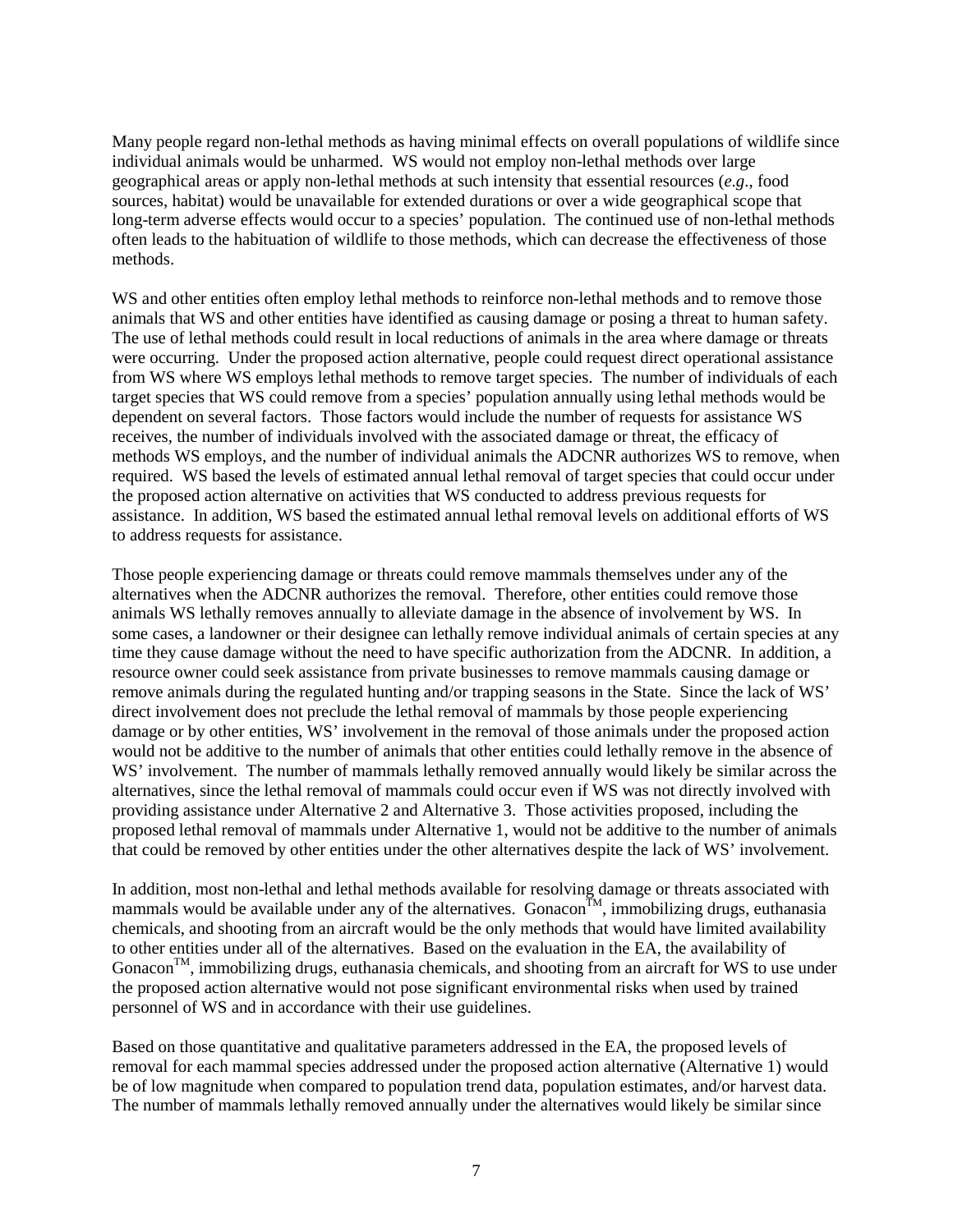the removal of mammals could occur despite no involvement by WS. WS does not have the authority to regulate the number of mammals removed annually by other entities.

In addition, based on the levels of removal that have occurred previously by WS and by other entities, the cumulative removal levels addressed would also be of low magnitude when compared to those quantitative and qualitative parameters addressed in the EA. The permitting of removal by the ADCNR would ensure that cumulative removal levels occur within allowable levels to maintain species' populations and meet population objectives for each species.

### **Issue 2 - Effects of Mammal Damage Management Activities on Non-target Wildlife Species Populations, Including Threatened and Endangered Species**

Another issue often raised is the potential impacts to populations of wildlife that WS could lethally remove unintentionally as non-targets during damage management activities. While WS would incorporate techniques to minimize the risks of lethally removing non-target wildlife, the potential does exist for the unintentional removal of non-targets during damage management activities.

The species and number of individual animals that WS removed unintentionally during previous activities to manage mammal damage are representative of non-targets that WS could lethally remove under the proposed action alternative. Although additional species of non-targets could be lethally removed by WS, removal of individuals from any species would not likely increase substantively above the number of nontargets removed annually by WS during previous damage management activities. In addition, many of the species that WS could lethally remove or live-capture as non-targets could also be species that WS removes intentionally when individual animals of those species cause damage or pose a threat of damage. Therefore, the analyses in the EA evaluate cumulative removal for each of those species under Issue 1 in Chapter 4 of the EA and the annual removal level for each species includes individual animals that WS could remove unintentionally during damage management activities targeting other species.

For example, the EA evaluates an annual lethal removal of up to 500 raccoons by WS. WS could lethally remove raccoons intentionally during activities targeting raccoons causing damage. In addition, WS could remove raccoons unintentionally during other damage management activities despite efforts by WS to avoid non-target removal of raccoons. To evaluate the cumulative removal of raccoons that could occur by WS annually, the annual lethal removal of 500 raccoons by WS that the EA evaluates includes those raccoons that WS could remove intentionally as target animals or unintentionally as non-targets.

Under the no involvement by WS alternative, WS would not provide assistance with any aspect of managing damage associated with mammals; therefore, no direct impacts to non-targets would occur from WS. Under the technical assistance only alternative, WS could provide information on the proper use of methods and provide demonstration on the use of methods but would not provide direct operational assistance with using methods to alleviate mammal damage or threats. Similar to the no WS involvement alternative, under the technical assistance alternative, if people receiving recommendations from WS used methods as intended and with regard for non-target hazards, those methods would not result in the decline of non-target species' populations. If WS provided requesters with technical assistance but those persons did not implement any of the recommended actions and took no further action, the potential impacts to non-targets would be lower than the potential impacts associated with the proposed action. If those persons requesting assistance implemented recommended methods appropriately and as instructed or demonstrated, the potential impacts to non-targets would be similar to the proposed action. If those people receiving technical assistance from WS implement recommended methods or techniques inappropriately or implement other methods that WS did not recommend, the risks to non-targets would likely increase. When providing direct operational assistance under the proposed action alternative, WS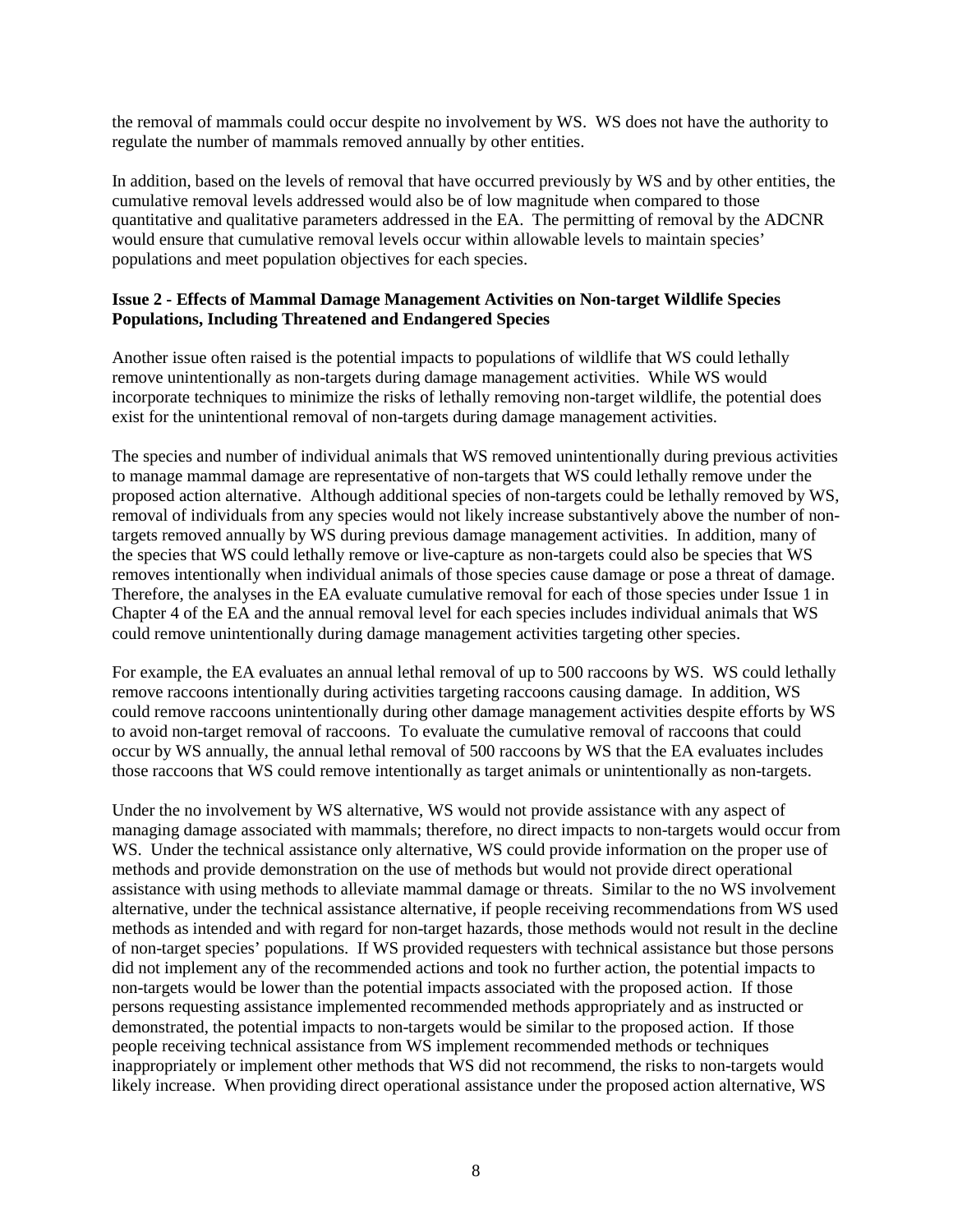could employ methods and use techniques that would avoid non-target take as described in Chapter 3 of the EA under the standard operating procedures.

The ability of people to reduce damage and threats caused by mammals would be variable under Alternative 2 and Alternative 3, since the skills and abilities of the person implementing damage management actions or the availability of other entities capable of providing assistance could determine the level of success in resolving damage or the threat of damage. If people or other entities apply those methods available as intended, risks to non-targets would be minimal to non-existent. If people or other entities apply methods available incorrectly or apply those methods without knowledge of wildlife behavior, risks to non-target wildlife would be higher under any of the alternatives. If frustration from the lack of available assistance under Alternative 2 and Alternative 3 caused those people experiencing mammal damage to use methods that were not legally available for use, risks to non-targets would be higher under those alternatives. People have resorted to the use of illegal methods to resolve wildlife damage that have resulted in the lethal removal of non-target wildlife. Under the proposed action alternative, those persons could request direct operational assistance from WS to reduce damage and threats occurring, which would increase the likelihood that non-target species would be unaffected by damage management activities.

WS reviewed those threatened or endangered species listed in the State during the development of the EA (see Appendix C in the EA). WS determined that activities conducted pursuant to the proposed action would not likely adversely affect those species listed in the State by the United States Fish and Wildlife Service nor their critical habitats. In addition, WS determined that the proposed damage management program would not adversely affect any of the species listed by the ADCNR in the State. The United States Fish and Wildlife Service and the ADCNR have concurred with WS' determination.

### **Issue 3 - Effects of Mammal Damage Management Activities on Human Health and Safety**

The threats to human safety from methods available would be similar across the alternatives since those methods would be available across the alternatives. However, the expertise of WS' employees in using those methods available likely would reduce threats to human safety since WS' employees would be trained and knowledgeable in the use of those methods. If people use methods incorrectly or without regard for human safety, risks to human safety would increase under any of the alternatives when employing available methods. The EA determined that the availability of Gonacon<sup>TM</sup>, immobilizing drugs, euthanasia chemicals, and shooting from aircraft would not increase risks to human safety from the use of those methods under the proposed action alternative. Although risks do occur from the use of Gonacon<sup>TM</sup>, immobilizing drugs, euthanasia chemicals, and aircraft, when using those methods in consideration of human safety, the use of those methods would not pose additional risks beyond those associated with the use of other methods. No adverse effects to human safety occurred from WS' use of methods to alleviate mammal damage in the State from FY 2009 through FY 2013. The risks to human safety from the use of non-lethal and lethal methods, when used appropriately and by trained personnel, would be low.

### **Issue 4 - Effects of Mammal Damage Management Activities on the Aesthetic Value of Mammals**

Mammals often provide aesthetic enjoyment to many people in the State through observations, photographing, and knowing they exist as part of the natural environment. Methods available for use under each of the alternatives could result in the dispersal, exclusion, or removal of individuals or small groups of mammals to resolve damage and threats. Therefore, the use of methods often results in the removal of mammals from the area where damage was occurring or the dispersal of mammals from an area. Since methods available for use to manage damage would be similar across the alternatives, the use of those methods would have similar potential impacts on the aesthetics of mammals. However, the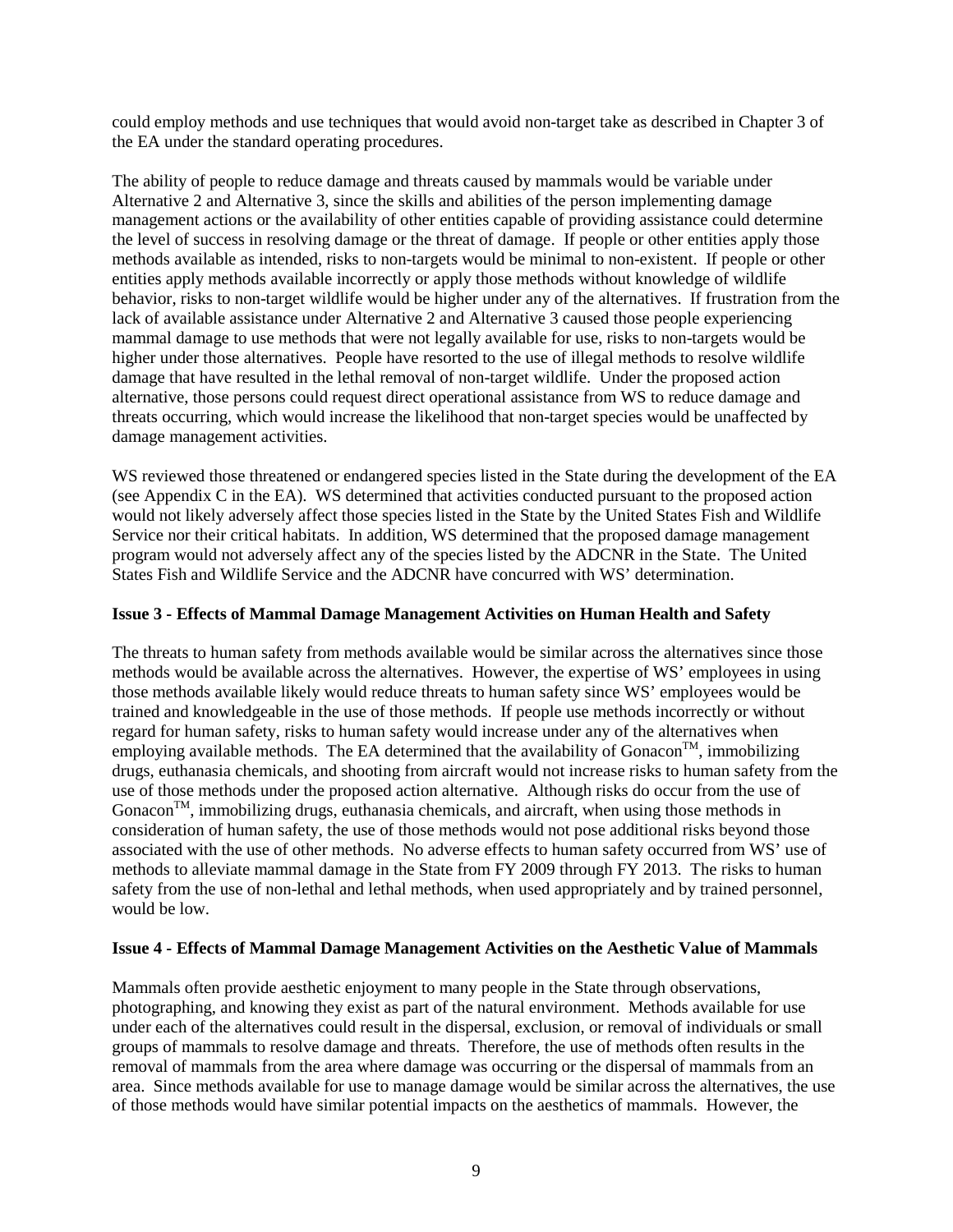dispersal and/or lethal removal of mammals under the alternatives, even under the proposed action alternative, would not reach a magnitude that would prevent the ability to view mammals outside of the area where damage was occurring. The effects on the aesthetic values of mammals would therefore be similar across the alternatives and would be minimal.

#### **Issue 5 - Humaneness and Animal Welfare Concerns of Methods**

The EA also analyzed the issue of humaneness in relationship to methods available under each of the alternatives. Since many methods addressed in Appendix B of the EA would be available under all the alternatives, the issue of method humaneness would be similar for those methods across all the alternatives. As stated previously, Gonacon<sup>TM</sup>, immobilizing drugs, euthanasia chemicals, and shooting from an aircraft would be the only methods that would have limited availability to all entities under the alternatives. The ability of WS to provide direct operational assistance under the proposed action alternative would ensure WS employs methods as humanely as possible. Under the other alternatives, other entities could use methods inhumanely if used inappropriately or without consideration of mammal behavior. However, the skill and knowledge of the person implementing methods to resolve damage would determine the efficacy and humaneness of methods. A lack of understanding of the behavior of mammals or improperly identifying the damage caused by mammals along with inadequate knowledge and skill in using methodologies to resolve the damage or threat could lead to incidents with a greater probability of other people perceiving the action as inhumane under Alternative 2 and Alternative 3. Despite the lack of involvement by WS under Alternative 3 and WS' limited involvement under Alternative 2, those methods perceived as inhumane by certain individuals and groups would still be available to the public to use to resolve damage and threats caused by mammals.

### **Issue 6 - Effects of Mammal Damage Management Activities on the Regulated Harvest of Mammals**

Hunting and/or trapping seasons in the State exist for most of the mammal species addressed in the EA. Those species addressed in the EA that have established hunting and/or trapping seasons include woodchuck, gray squirrel, fox squirrel, eastern cottontail, raccoon, river otter, mink, striped skunk, coyote, gray fox, red fox, bobcat, opossum, feral swine, and white-tailed deer. WS would have no impact on the ability to harvest those target species during the annual hunting and/or trapping seasons under Alternative 2 and Alternative 3 since WS would not provide direct operational assistance with managing damage associated with those species. However, resource/property owners may remove mammals under permits issued by the ADCNR, when required, resulting in impacts similar to the proposed action alternative under Alternative 2 and Alternative 3. The recommendation of non-lethal methods could disperse or exclude mammals from areas under any of the alternatives, which could limit the ability of those persons interested to harvest mammals in the damage management area. However, the populations of mammals would be unaffected directly by WS under the technical assistance alternative (Alternative 2) and the no involvement alternative (Alternative 3). The ADCNR could continue to regulate mammal populations through adjustments in allowed harvest during the regulated hunting and trapping season and through permits to manage damage or threats of damage.

The magnitude of lethal removal addressed in the proposed action would be low when compared to the mortality of those mammal species from all known sources. When WS' proposed removal of mammals was included as part of the known mortality of mammals and compared to the best population information available for those species, the impact on a species' population was below the level of removal required to lower population levels. The ADCNR would determine the number of mammals removed annually through the issuance of permits, when required, and by adjusting allowed harvest during the hunting and trapping seasons.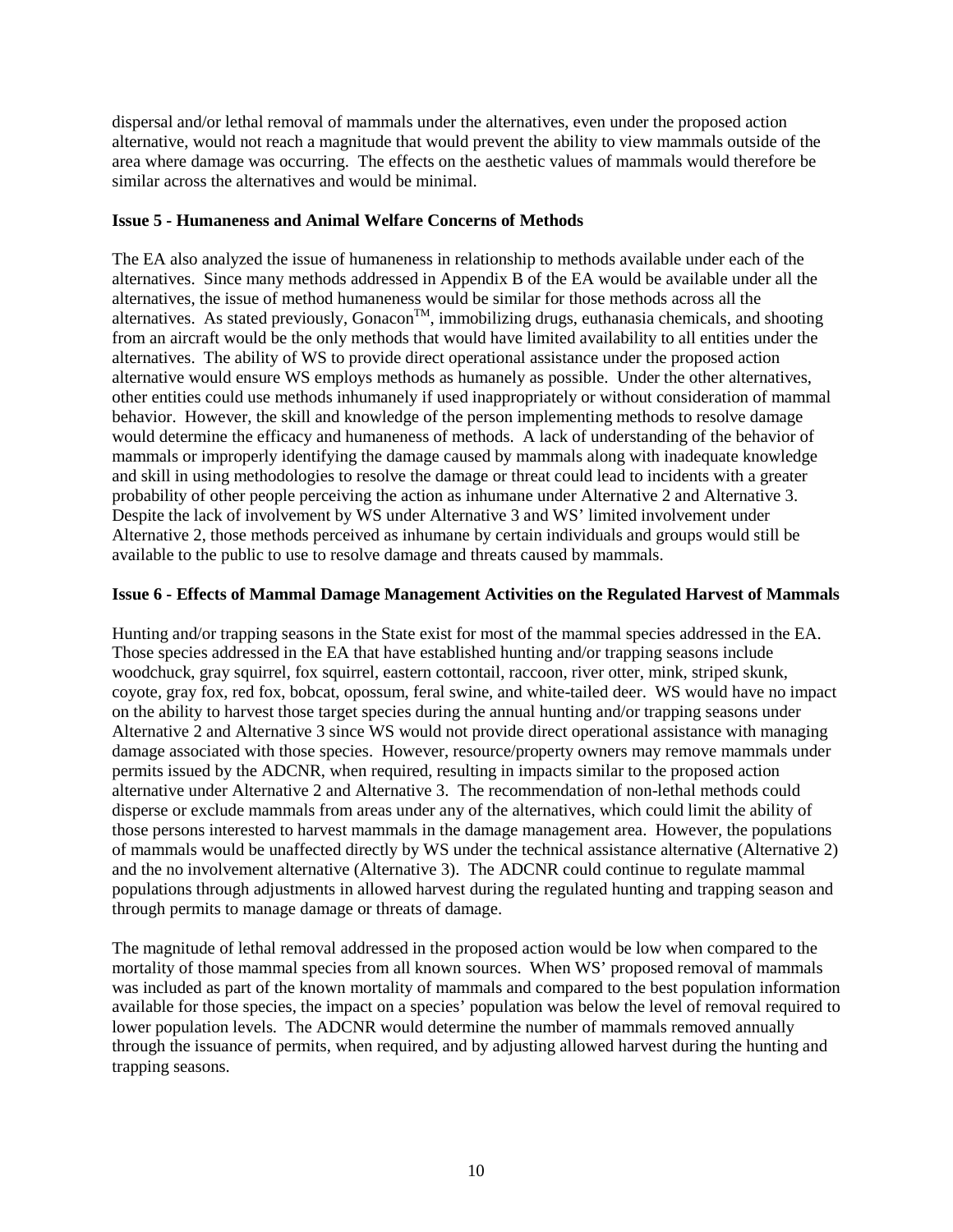With oversight by the ADCNR, the number of mammals removed by WS would not limit the ability of those persons interested to harvest mammals during the regulated season. WS would report removal activities to the ADCNR annually to provide an opportunity for the ADCNR to incorporate any removal by WS into population management objectives established for mammal populations. Based on the limited removal proposed by WS and the oversight by the ADCNR, WS' annual removal of mammals to alleviate damage would have no effect on the ability of those people interested to harvest mammals during the regulated harvest season.

# **CUMULATIVE IMPACTS OF THE PROPOSED ACTION**

The EA did not identify significant cumulative environmental impacts associated with any of the three alternatives, including the proposed action. Under the proposed action, the lethal removal of mammals by WS would not have significant impacts on statewide mammal populations when considering known sources of mortality. The unintentional removal of non-targets would not reach a magnitude where significant cumulative effects would occur to a species' population. The scoping and analysis conducted for the EA did not identify significant risks to public safety under Alternative 1 and Alternative 2 since only trained and experienced personnel would conduct and/or recommend damage management activities. There could be a slight increased risk to public safety when persons who reject assistance and recommendations conduct their own activities under Alternative 2, and when providing no assistance under Alternative 3. However, under all of the alternatives, those risks would not be to the point that the effects would be significant.

Activities conducted pursuant to the alternatives would not be expected to have any significant cumulative effects on the socio-cultural elements and economics of the human environment. WS would employ methods as humanely as possible by applying standard operating procedures to minimize pain and that allow WS to address wildlife in a timely manner to minimize distress under the proposed action alternative. The lethal removal of target mammal species by WS annually to alleviate damage would be a minor component to the known removal that occurs annually during the harvest seasons. With oversight of mammal removal, the ADCNR maintains the ability to regulate removal by WS to meet management objectives for mammals in the State. Therefore, the ADCNR could consider the cumulative removal of mammals, including removal by WS, as part of the objectives for mammal populations in the State. The analysis in the EA indicates that an integrated approach to managing damage and threats caused by mammals would not result in significant cumulative effects on the quality of the human environment.

# **DECISION AND RATIONALE**

Based on the analyses in the EA of the alternatives developed to address those issues, including individual and cumulative impacts of those alternatives, I, the decision-maker have reached the following decision.

# **Decision**

I have carefully reviewed the EA prepared to meet the need for action. I find the proposed action alternative (Alternative 1) to be environmentally acceptable, addressing the issues and needs while balancing the environmental concerns of management agencies, landowners, advocacy groups, and the public. The analyses in the EA adequately addresses the identified issues, which reasonably confirm that no significant impact, individually or cumulatively, to wildlife populations or the quality of the human environment are likely to occur from the proposed action, nor does the proposed action constitute a major federal action. Therefore, the analysis in the EA does not warrant the completion of an EIS.

Based on the analyses in the EA, Alternative 1 (proposed action/no action) addresses the issues identified by applying the associated standard operating procedures discussed in Chapter 3 of the EA. Alternative 1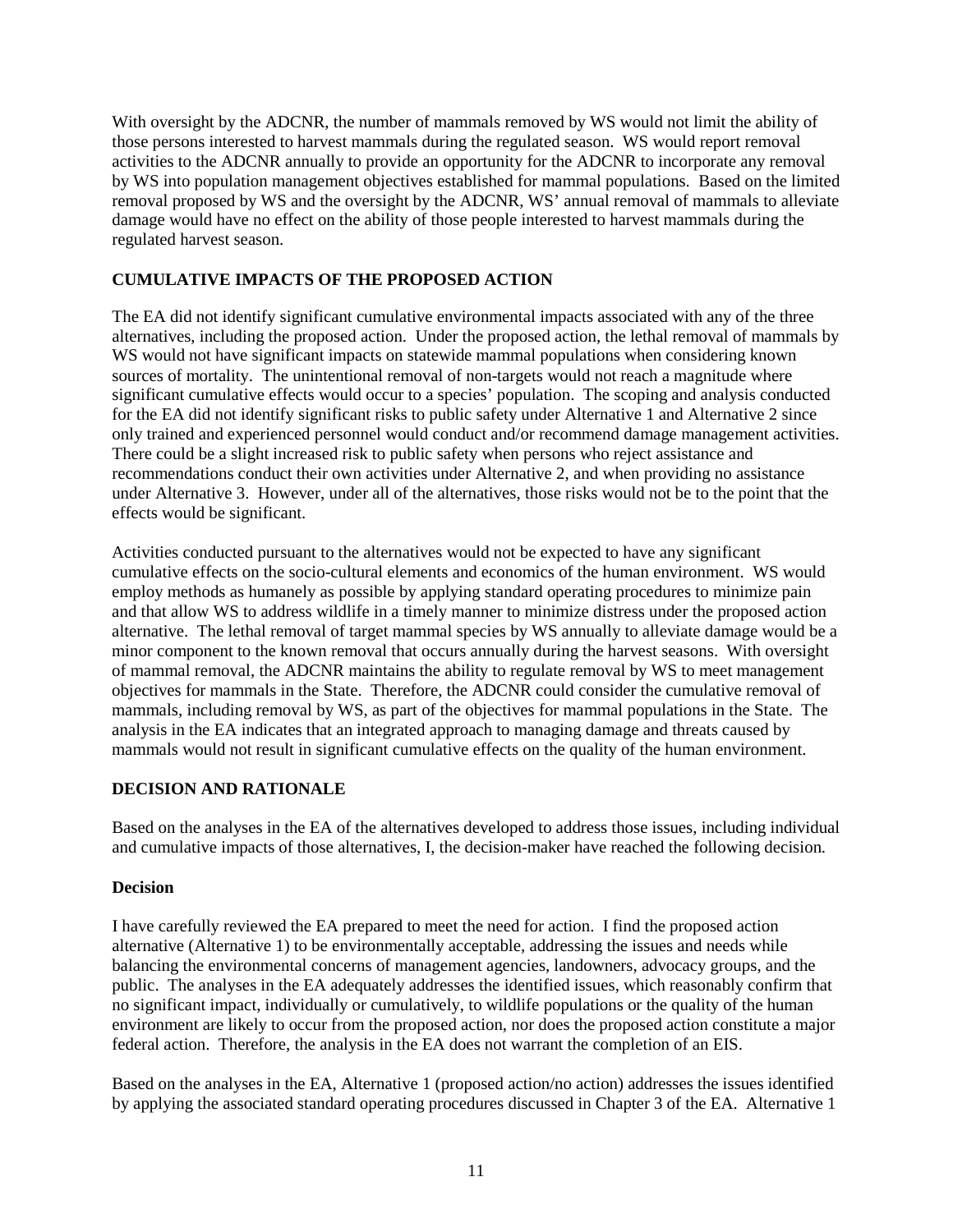successfully addresses (1) mammal damage management using a combination of the most effective methods and does not significantly impact the environment, property, human health and safety, target species, and/or non-target species, including threatened or endangered species; (2) it offers the greatest chance of maximizing effectiveness and benefits to resource owners and managers; (3) it presents the greatest chance of maximizing net benefits while minimizing adverse effects to public health and safety; and (4) it offers a balanced approach to the issues of humaneness and aesthetics when all facets of those issues are considered. Changes that broaden the scope of damage management activities in the State and that affect the natural or human environment would trigger the need for further analysis. In addition, the issuance of new environmental regulations could also trigger the need for further analysis. Therefore, it is my decision to implement the proposed action/no action alternative (Alternative 1) as described in the EA.

### **Finding of No Significant Impact**

Based on the analyses provided in the EA, there are no indications that the proposed action (Alternative 1) would have a significant impact, individually or cumulatively, on the quality of the human environment. I agree with this conclusion and therefore, find that an EIS should not be prepared. I base this determination on the following factors:

- 1. Mammal damage management, as conducted by WS in the State, would not be regional or national in scope.
- 2. The proposed action would pose minimal risk to public health and safety. Based on the analyses in the EA, the methods available would not adversely affect human safety based on their use patterns and standard operating procedures.
- 3. There were no unique characteristics, such as parklands, prime farmlands, wetlands, wild and scenic areas, or ecologically critical areas, that the proposed activities would be significantly affect. WS' standard operating procedures and adherence to applicable laws and regulations would further ensure that WS' activities would not harm the environment.
- 4. The effects on the quality of the human environment are not highly controversial. Although there is some opposition to mammal damage management, this action is not highly controversial in terms of size, nature, or effect.
- 5. Based on the analysis documented in the EA and the accompanying administrative file, the effects of the proposed damage management program on the human environment would not be significant. The effects of the proposed activities are not highly uncertain and do not involve unique or unknown risks.
- 6. The proposed action would not establish a precedent for any future action with significant effects.
- 7. The assessment did not identify significant cumulative effects. The EA analyzed cumulative effects and concluded that such impacts were not significant for this or other anticipated actions to be implemented or planned within the State of Alabama.
- 8. The proposed activities would not affect districts, sites, highways, structures, or objects listed in or eligible for listing in the National Register of Historic Places, nor would they likely cause any loss or destruction of significant scientific, cultural, or historical resources.